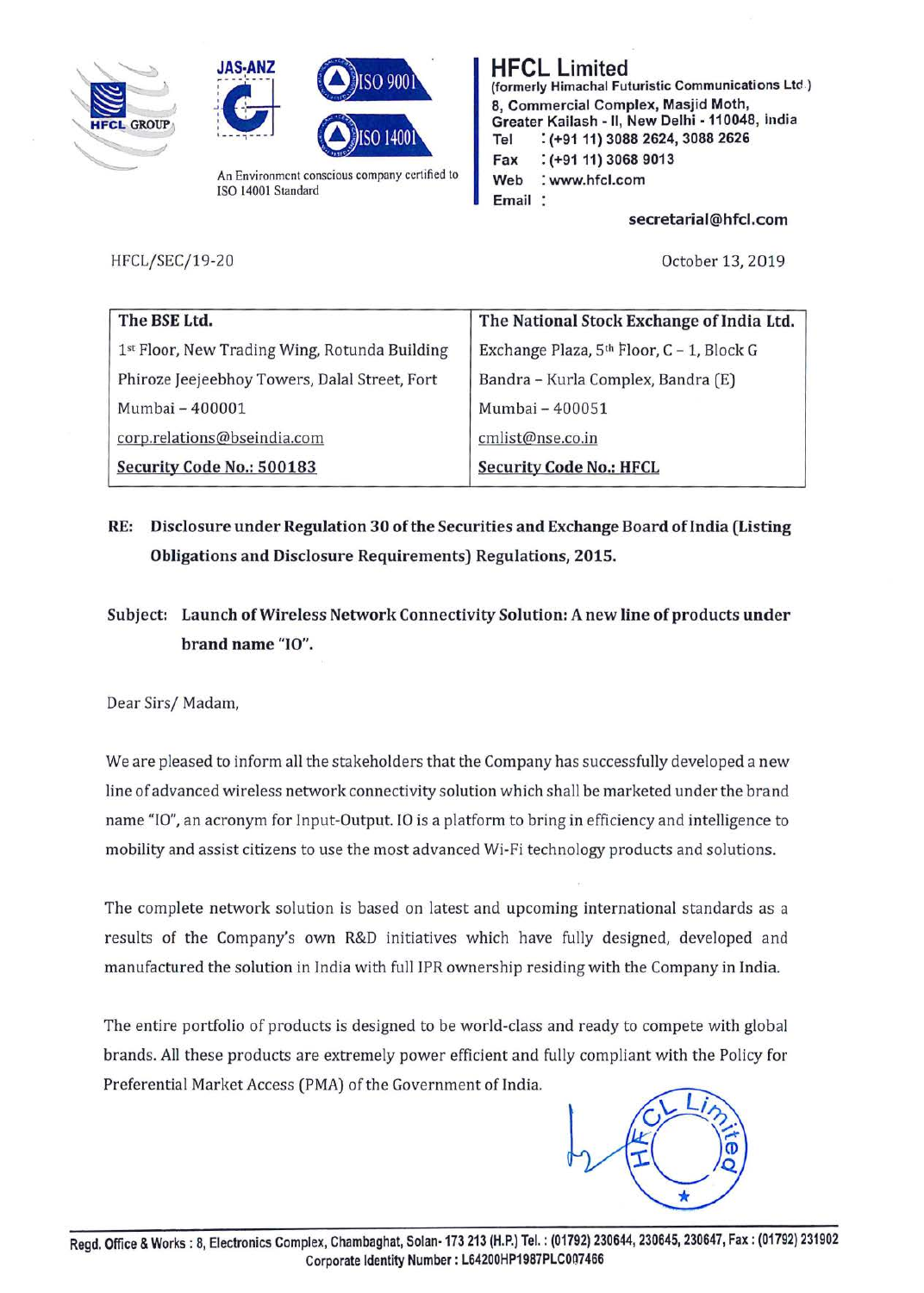



**D h** ii β **b** ii β **b** ii β **b** ii β **b** ii β **b** ii β **b** ii β **b** ii β **b** ii β **b** ii β **b** ii β **b** ii β **b** ii β **b** ii β **b** ii β **b** ii β **b** ii β **b** ii β **b** ii β **b** ii β **b** ii β **b** ii β **b** ii β **b** ii β An Environment conscious company certified to ISO 14001 Standard



The solution includes products like Wi-Fi 5 and Wi-Fi 6 based Access Points, Point-to-Point and Point-to-Multipoint Unlicensed Band Radios (UBR), Smart Solar powered PoE+ Integrator, Wireless LAN Controller, Element Management System and Cloud based Network Management System.

The Company is going to launch the solution on 14<sup>th</sup> October, 2019 at the India Mobile Congress 2019 to be held at Aerocity, New Delhi.

We are enclosing herewith requisite details as required to be disclosed under Regulation 30 of the Securities and Exchange Board of India (Listing Obligations and Disclosure Requirements) Regulations, 2015 read with SEBI Circular No. CIR/CFD/CMD4/2015 dated 9th September, 2015 in **Annexure 1** - **Product Launch Details.** 

You are requested to take the above information on records and disseminate the same on your respective websites.

Thanking you.

Yours faithfully, For **HFCL Limited**  *{Formerly Himachal Futuristic Communications limited)* 

 $\star$ 

loi me  $\overline{u}$ T

(Manoj Baid) Vice-President (Corporate) & Company Secretary

Encl.: A/a